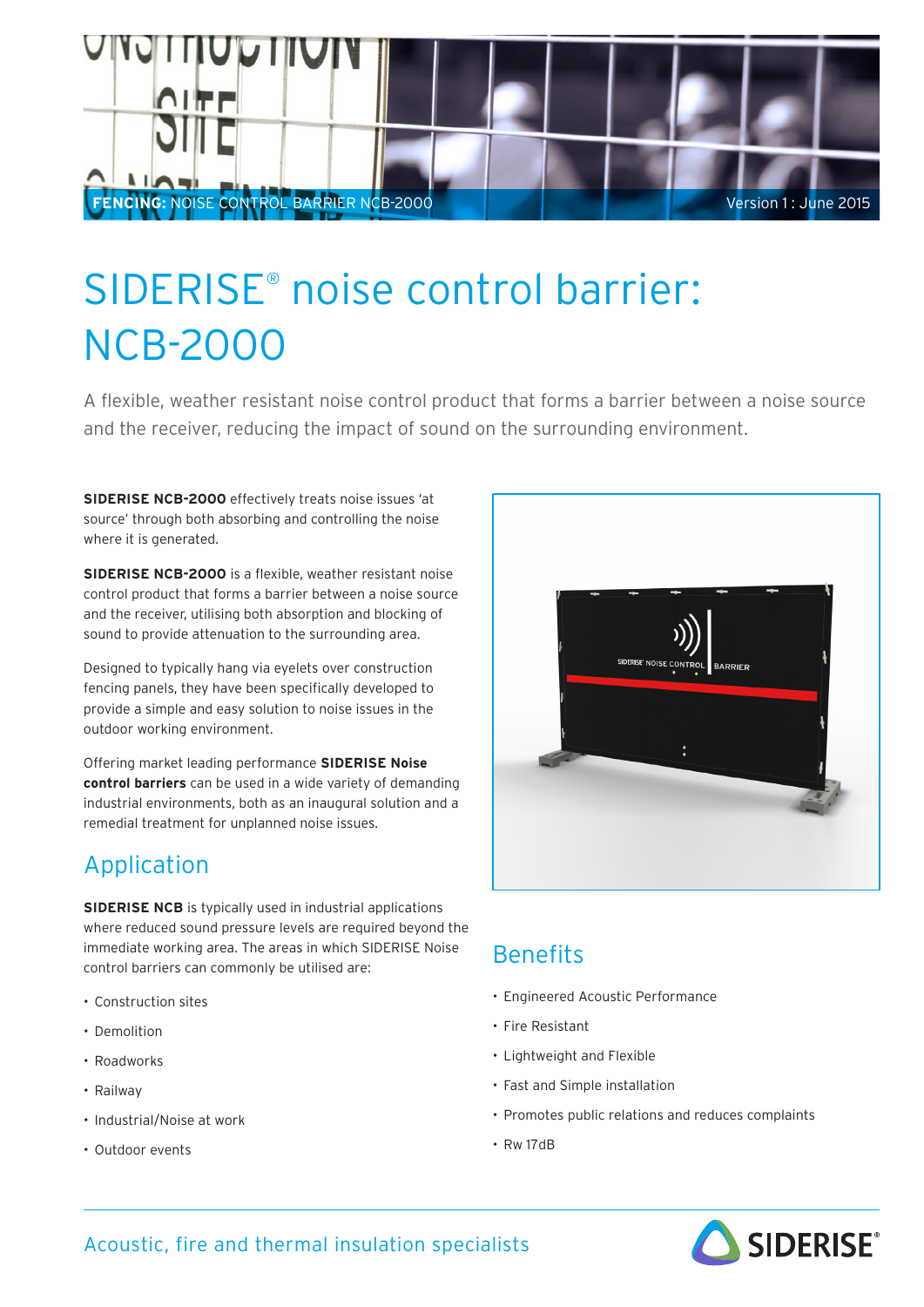### Product description

**SIDERISE NCB-2000** are made from a composite of fire resistant materials, meaning that they can be easily rolled, handled and stored.

Constructed of a composite, consisting of a durable outer facing, absorbent core and acoustically transparent facing, **SIDERISE noise control barriers** form a resilient and welldesigned acoustic solution to outdoor noise problems.

Using strategically placed eyelets the noise barrier can be easily hung from readily available and common steel construction fencing. Using specially designed bungee cords or heavy duty cable ties **SIDERISE noise control barriers** can be well secured to most mobile fencing of compatible dimensions.

### Acoustic design

SIDERISE has over 40 years of experience in industrial acoustics and equipment noise control. This experience has been used to create **SIDERISE noise control barriers**, designed and developed for optimum performance and ease of use. **SIDERISE noise control barriers** utilise optimum materials to deliver class leading absorption and sound reduction whilst remaining easy to handle, transport and install.

### Acoustic performance

**SIDERISE noise control barriers** have been engineered for the optimum balance between weight, acoustic performance and cost. They have been Third-Party tested and certified to deliver up to a 17dB noise reduction.

| Weighted Sound Reduction Index (R <sub>w</sub> )<br>(Rating according to ISO 717-1: 1997) |                  |  |
|-------------------------------------------------------------------------------------------|------------------|--|
| <b>NCB-2000</b>                                                                           | 17 $(-1; -4)$ dB |  |



**Example of a SIDERISE noise control barrier attached to fence**

#### **Graph 1 - NCB-2000 acoustic performance**



NOTE: Sound transmission in accordance with EN ISO 140-3 : 1995

#### **Table 1 - NCB-2000 acoustic performance**

| <b>Frequency (Hz)</b> | 63  | 125 | 250 | 500 | 1000 | 2000 | 4000 | 8000 |
|-----------------------|-----|-----|-----|-----|------|------|------|------|
| SRI (dB)              | 6.5 | 6.9 | 8.8 | 9.8 | 17.5 | 25.7 | 26.0 | 27.4 |

2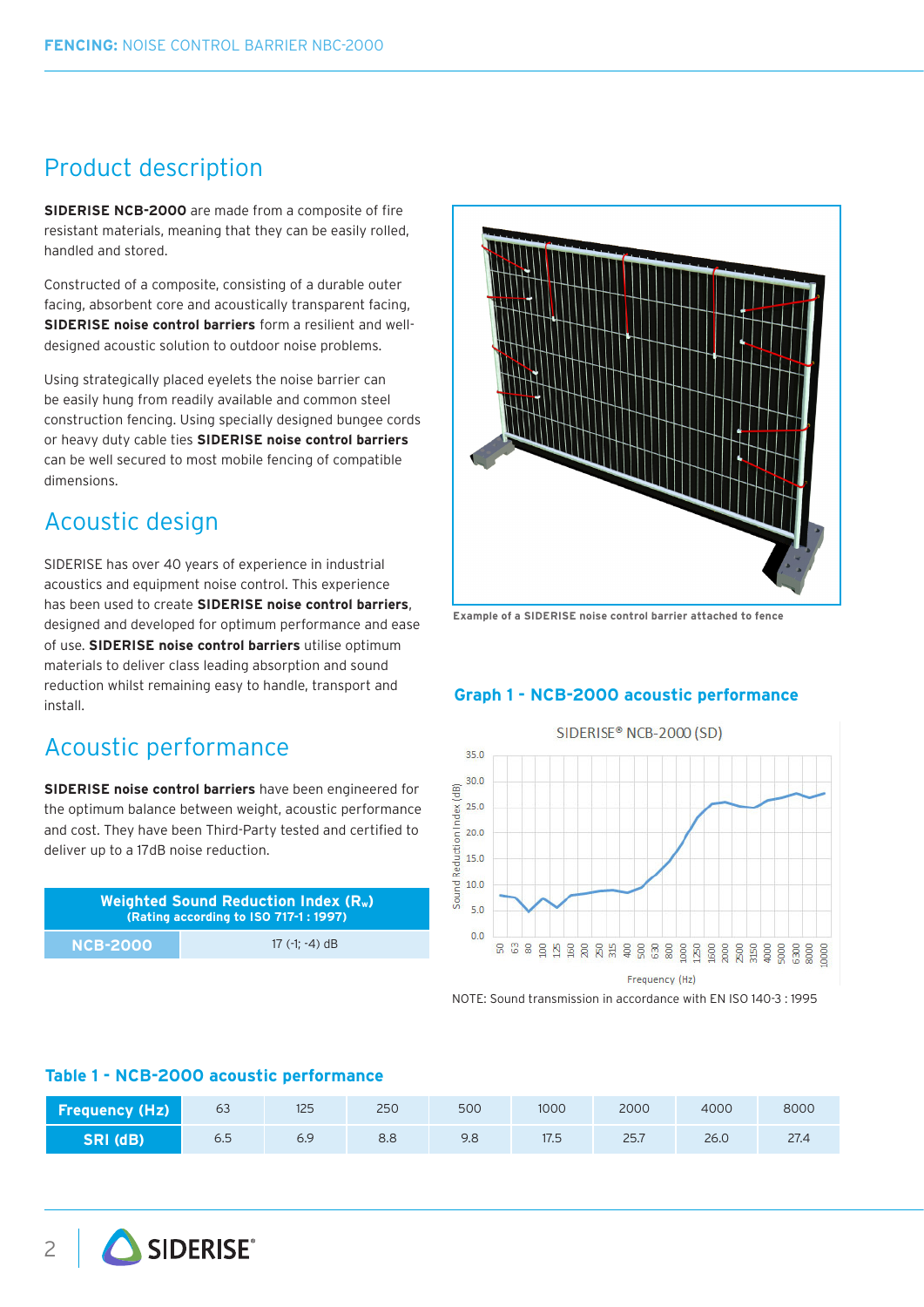### Technical specification

#### **SIDERISE noise control barrier: NCB-2000**

| <b>Size</b>                            | 3550 x 2000mm                               |
|----------------------------------------|---------------------------------------------|
| <b>Colour</b>                          | <b>Black</b>                                |
| <b>Custom artwork</b>                  | Optional                                    |
| <b>Outer finish</b>                    | Medium weight durable PVC                   |
| <b>Fire resistance (outer)</b>         | BS5867-2 / ISO 6941                         |
| <b>Tensile strength (outer)</b>        | 2500/2100                                   |
| <b>Acoustic core</b>                   | Medium density absorbent core               |
| <b>Facing fabric</b>                   | Black water resistant woven acoustic fabric |
| Tensile strength (facing) ISO 4606     | 550-750 N/cm                                |
| <b>Temperature resistance (facing)</b> | $600^{\circ}$ C                             |

#### **INSTALLATION**

SIDERISE noise control barriers can be quickly fixed to site fencing and scaffolding, allowing them to both absorb noise on site and create a barrier to the outside community.

As sound will diffract around objects, barriers should be placed in close proximity to the noise source to stop 'line of sight' to surrounding buildings and the public. The cloth face of the barrier should face the noise source. Barriers should also be overlapped by 50mm and care should be taken to avoid gaps, as this will improve the overall effectiveness and reduce 'leakage'.

All eyelets should be utilised for restraining the barrier to the fence panels to ensure maximum stability and safety

Please note that care should be taken that fence panels or supporting structures are adequately restrained in high wind conditions.

#### **HANDLING**

Care should be taken to avoid sharp objects penetrating the product or high tensile loads.

To keep in the best condition, the product should be rolled up neatly after use and stored in an environment not exposed to continuous water or left saturated in liquid.

It is recommended that no more than 1 barrier per person should be carried at any one time.

#### **ENVIRONMENTAL**

**SIDERISE noise control barriers** are environmentally friendly.

- They contain no Volatile Organic Compounds (VOCs) and no very Volatile Organic Compounds (vVOCs).
- Zero Ozone Depleting Potential
- Zero Global Warming Potential
- Recyclable